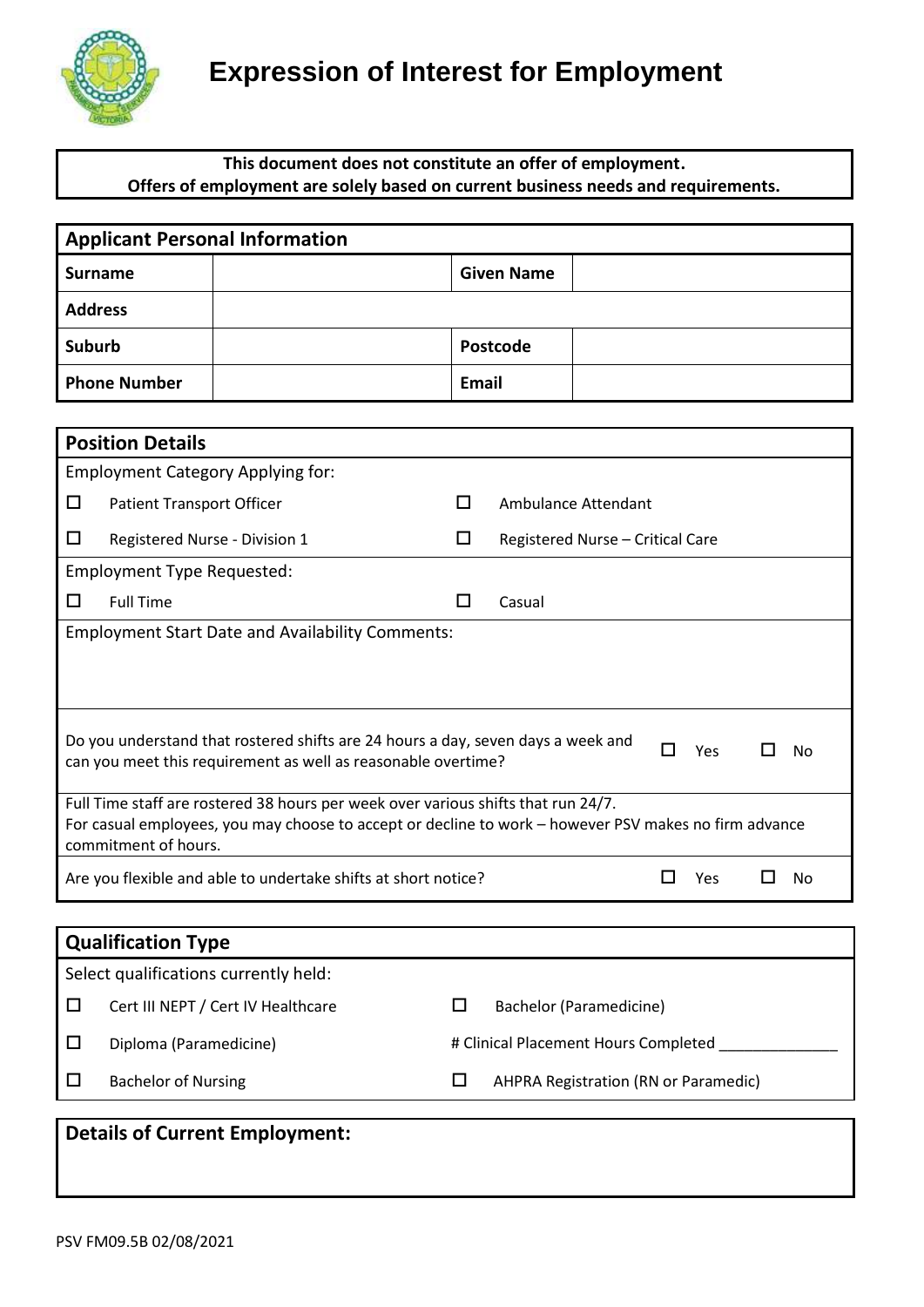

| <b>Mandatory Employment Requirements</b>                                                                                                                        |     |    |
|-----------------------------------------------------------------------------------------------------------------------------------------------------------------|-----|----|
| National Police Check (Issued by accredited ACIC body within 6 months)                                                                                          | Yes | No |
| Working With Children Check (Employment Version)                                                                                                                | Yes | No |
| Valid Full Victorian Drivers Licence<br>If No, Expected date of attainment:                                                                                     | Yes | No |
| Full Immunisation Results (Serology AND Vaccination Evidence) -<br>(See below table for mandatory immunisations)                                                | Yes | No |
| Completed Pre-Employment Health Check (signed by G.P.)                                                                                                          | Yes | No |
| I understand and have the ability to undertake all tasks of the position which also<br>includes a requirement to operate (lift and load) manual type stretchers | Υρς | No |

## **Pre-Employment Health Check**

This questionnaire relates to the inherent requirements of the position applied for and only assesses current ability to perform the related duties whilst satisfying Health and Safety obligations. The Function History section needs to carried out and signed by your authorised General Practitioner. The stated G.P. may be contacted if there is any clarification or further information required in regards to your Pre-Employment Health Check.

If you fail to disclose or make a false or misleading disclosure, any recurrence, aggravation, exacerbation or deterioration of a pre-existing injury/disease may not entitle you to compensation if a work related injury occurs.

These answers are not the sole criterion used to make recruitment decisions and no discrimination will made against prospective employees with disabilities, impairment or illness. The questionnaire is confidential to PSV and will not be released to other parties without prior consent unless otherwise required by law.

Do you agree to undertake the Pre-Employment Health Check?

| Yes | No |
|-----|----|
|     |    |

#### **Previous Work Related Injuries**

Do you suffer from a previous/or have you ever suffered an injury due to employment in which time off work resulted?

| Yes | No |
|-----|----|
|-----|----|

*If Yes, provide the following details:*

What part of the body was injured?

What year did the injury occur?

| Did you return to usual capacity of employment after the injury? $\Box$ Yes |  |   |  |  |  |  |  | $\square$ No |  |  |  |  |  |  |  |
|-----------------------------------------------------------------------------|--|---|--|--|--|--|--|--------------|--|--|--|--|--|--|--|
|                                                                             |  | . |  |  |  |  |  |              |  |  |  |  |  |  |  |

| Has the injury been aggravated since returning to work? | $\Box$ Yes | $\square$ No |  |
|---------------------------------------------------------|------------|--------------|--|
|                                                         |            |              |  |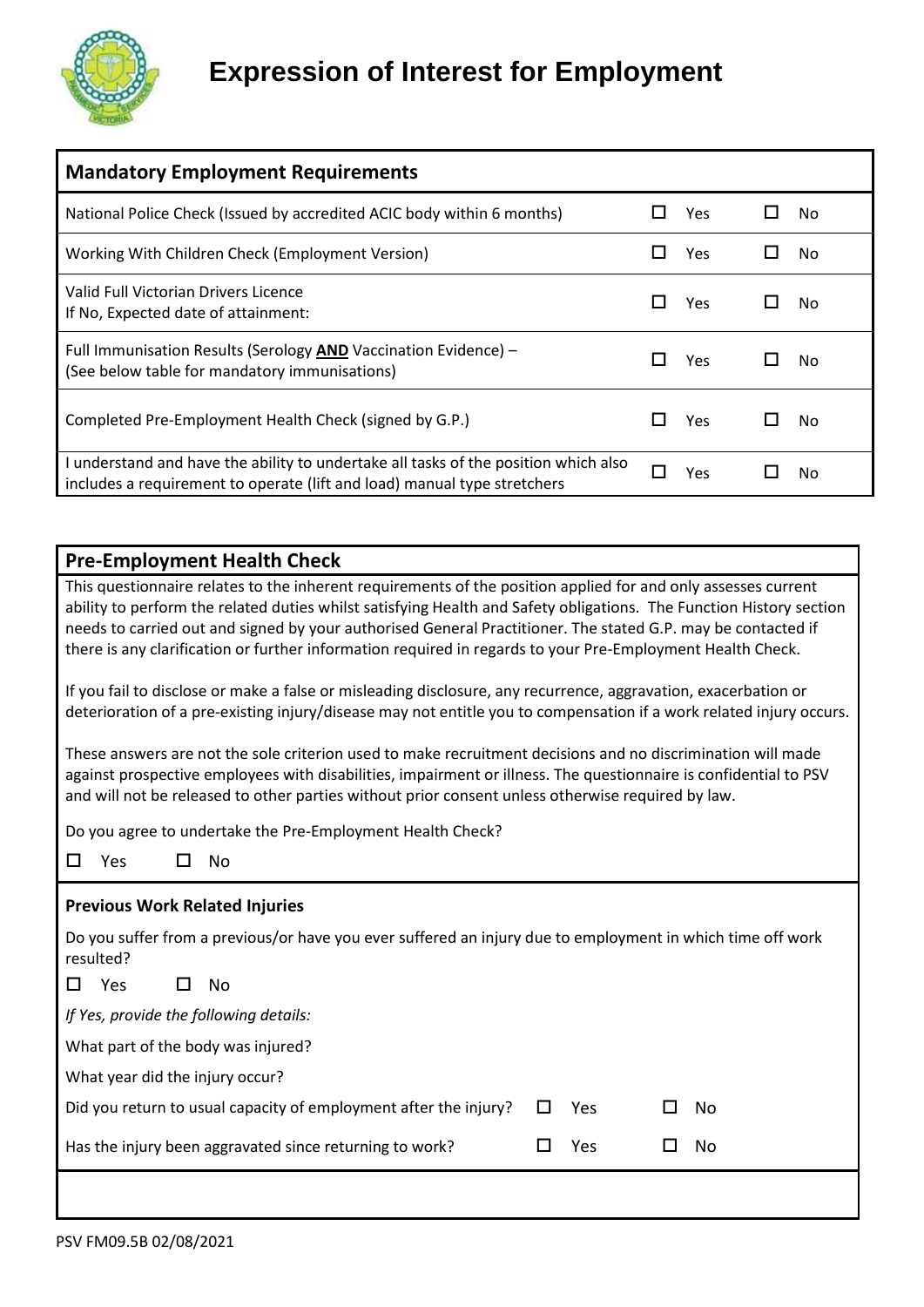

|                                                                                                                                                                                                                      | Function History (G.P. to complete)                                                  |     |   |    |                |   |     |     |    |    |     |    |    |
|----------------------------------------------------------------------------------------------------------------------------------------------------------------------------------------------------------------------|--------------------------------------------------------------------------------------|-----|---|----|----------------|---|-----|-----|----|----|-----|----|----|
| Does the candidate have any pain or discomfort when lifting or handling heavy objects?                                                                                                                               |                                                                                      |     |   |    |                |   |     |     |    | □  | Yes | ΙI | No |
| Does the candidate have any knee pain when squatting or kneeling?                                                                                                                                                    |                                                                                      |     |   |    |                |   |     |     |    | ப  | Yes | ப  | No |
| Does the candidate have any back pain when bending forward or twisting?                                                                                                                                              |                                                                                      |     |   |    |                |   |     |     |    | ப  | Yes |    | No |
| Does the candidate have any pain when doing any of the following for prolonged periods:                                                                                                                              |                                                                                      |     |   |    |                |   |     |     |    |    |     |    |    |
| Walking                                                                                                                                                                                                              | ப                                                                                    | Yes | □ | No | Standing       | ◻ | Yes | ΙI  | No |    |     |    |    |
| Sitting                                                                                                                                                                                                              | □                                                                                    | Yes | □ | No | Squatting      | ◻ | Yes | □   | No |    |     |    |    |
| Kneeling                                                                                                                                                                                                             | □                                                                                    | Yes | ப | No | <b>Bending</b> | □ | Yes | □   | No |    |     |    |    |
| Does the candidate have any pain when gripping or squeezing objects?                                                                                                                                                 |                                                                                      |     |   |    |                |   |     |     |    | ப  | Yes |    | No |
| Does the candidate have any difficulties operating mobile phones or computerised<br>equipment?                                                                                                                       |                                                                                      |     |   |    |                |   | □   | Yes |    | No |     |    |    |
| Does the candidate have any difficulties travelling in a vehicle for longer than 20<br>minutes?                                                                                                                      |                                                                                      |     |   |    |                |   |     |     |    | П  | Yes |    | No |
| Is there any reason why the candidate cannot wear safety or protective equipment?<br>(eg. gloves, gowns, safety glasses etc)                                                                                         |                                                                                      |     |   |    |                |   | П   | Yes |    | No |     |    |    |
| Do you anticipate that the candidate will require assistance, in the form of specific aids<br>or task modification, in order to undertake the essential components of the position<br>ப<br>Yes<br>No<br>applied for? |                                                                                      |     |   |    |                |   |     |     |    |    |     |    |    |
|                                                                                                                                                                                                                      | Does the candidate have any ongoing medical conditions?<br>$\mathsf{L}$<br>Yes<br>No |     |   |    |                |   |     |     |    |    |     |    |    |
| If yes to any of the above please provide further information:                                                                                                                                                       |                                                                                      |     |   |    |                |   |     |     |    |    |     |    |    |
|                                                                                                                                                                                                                      |                                                                                      |     |   |    |                |   |     |     |    |    |     |    |    |
|                                                                                                                                                                                                                      |                                                                                      |     |   |    |                |   |     |     |    |    |     |    |    |
|                                                                                                                                                                                                                      |                                                                                      |     |   |    |                |   |     |     |    |    |     |    |    |

| <b>G.P. Declaration</b>                                                                                                                                                                                                        |                                                                                                                 |  |  |  |  |
|--------------------------------------------------------------------------------------------------------------------------------------------------------------------------------------------------------------------------------|-----------------------------------------------------------------------------------------------------------------|--|--|--|--|
| I declare that the answers and information given in this questionnaire are true and correct to the best of my<br>knowledge and I have not willingly omitted any information.                                                   |                                                                                                                 |  |  |  |  |
|                                                                                                                                                                                                                                | Clinic Name: 2008 - 2008 - 2010 - 2010 - 2010 - 2010 - 2011 - 2012 - 2014 - 2016 - 2016 - 2017 - 2018 - 2019 -  |  |  |  |  |
| Signed : New York Signed : New York Signed : New York Signed : New York Signed : New York Signed : New York Signed : New York Signed : New York Signed : New York Signed : New York Signed : New York Signed : New York Signed | Provider Number: The Contract of the Contract of the Contract of the Contract of the Contract of the Contract o |  |  |  |  |
|                                                                                                                                                                                                                                |                                                                                                                 |  |  |  |  |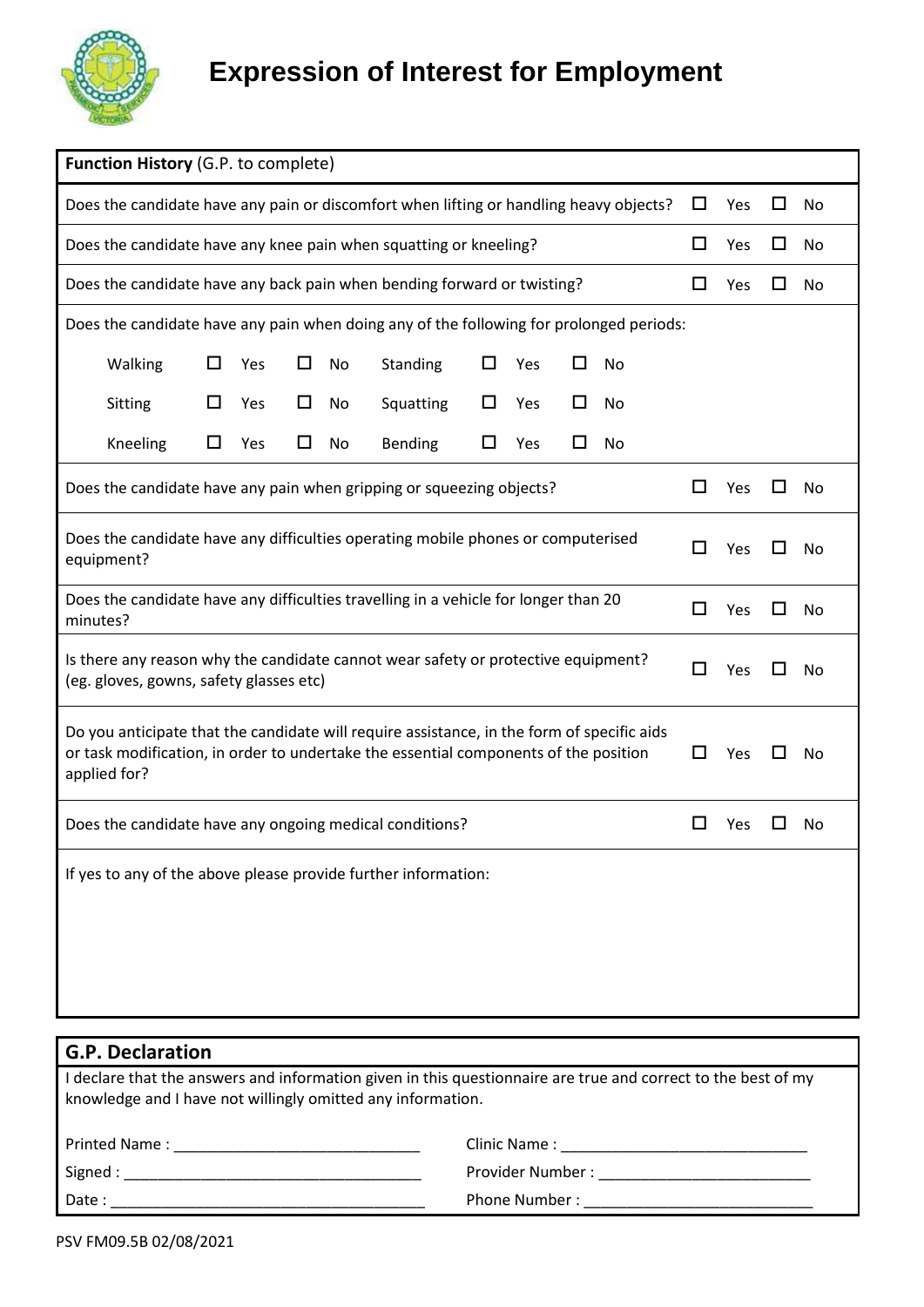

| <b>Candidate Declaration</b> |                                                                                                                                                                              |
|------------------------------|------------------------------------------------------------------------------------------------------------------------------------------------------------------------------|
|                              | I declare that the answers and information given in this questionnaire are true and correct to the best of my<br>knowledge and I have not willingly omitted any information. |
| Printed Name:                |                                                                                                                                                                              |
| Signed:                      |                                                                                                                                                                              |
| Date:                        |                                                                                                                                                                              |

#### **Please return completed form t[o hr@psvamb.com.au](mailto:hr@psvamb.com.au?subject=Expression%20of%20Interest%20for%20Employment)**

| <b>Serology and Vaccination Evidence</b>  |                                                                          |                                                                                                                                                                                                                     |  |  |  |  |  |
|-------------------------------------------|--------------------------------------------------------------------------|---------------------------------------------------------------------------------------------------------------------------------------------------------------------------------------------------------------------|--|--|--|--|--|
| Pathogen                                  | <b>Status</b>                                                            | <b>Requirement</b>                                                                                                                                                                                                  |  |  |  |  |  |
| <b>Section A - Mandatory Requirements</b> |                                                                          |                                                                                                                                                                                                                     |  |  |  |  |  |
| 1. Hepatitis B                            | At least 3 vaccinations followed<br>by immunity confirmed by<br>serology | Evidence of at least 3 vaccinations; AND<br>copy of results of immune status (blood test - Hepatitis B<br>Surface Antibody)                                                                                         |  |  |  |  |  |
| 2. Varicella (chicken<br>pox)             | Completed course<br>or<br>Confirmed immunity                             | Evidence of 2 doses of Varicella vaccine;<br>or<br>results of blood test demonstrating immunity to Varicella                                                                                                        |  |  |  |  |  |
| 3. Pertussis                              | Booster within 10 years                                                  | Evidence of most recent booster of Pertussis containing<br>vaccine during adulthood (maximum 10 years)                                                                                                              |  |  |  |  |  |
| 4. Measles / Mumps / Rubella              | Born before cut-off: or<br>Completed course; or Confirmed<br>immunity.   | Were you born in Australia before 1966? YES / NO<br>If NO: evidence of 2 doses of Measles/Mumps/Rubella<br>vaccination; or<br>Results of blood test demonstrating immunity to Measles,<br>Mumps and Rubella (all 3) |  |  |  |  |  |
| 5. Covid-19                               | Current vaccine                                                          | Digital Certificate showing all 3 doses.                                                                                                                                                                            |  |  |  |  |  |
| 6. Influenza                              | Current vaccine                                                          | Evidence confirming the most recent year's vaccine                                                                                                                                                                  |  |  |  |  |  |
| <b>Section B - Recommended</b>            |                                                                          |                                                                                                                                                                                                                     |  |  |  |  |  |
| 7. Tetanus                                | Last booster                                                             | Proof of most recent booster                                                                                                                                                                                        |  |  |  |  |  |
| 8. Meningococcal                          | Completed course                                                         | Proof of completion of Meningococcal vaccine course                                                                                                                                                                 |  |  |  |  |  |
| 9. Hepatitis A                            | Completed course                                                         | Proof of completion of Hepatitis A vaccine course                                                                                                                                                                   |  |  |  |  |  |